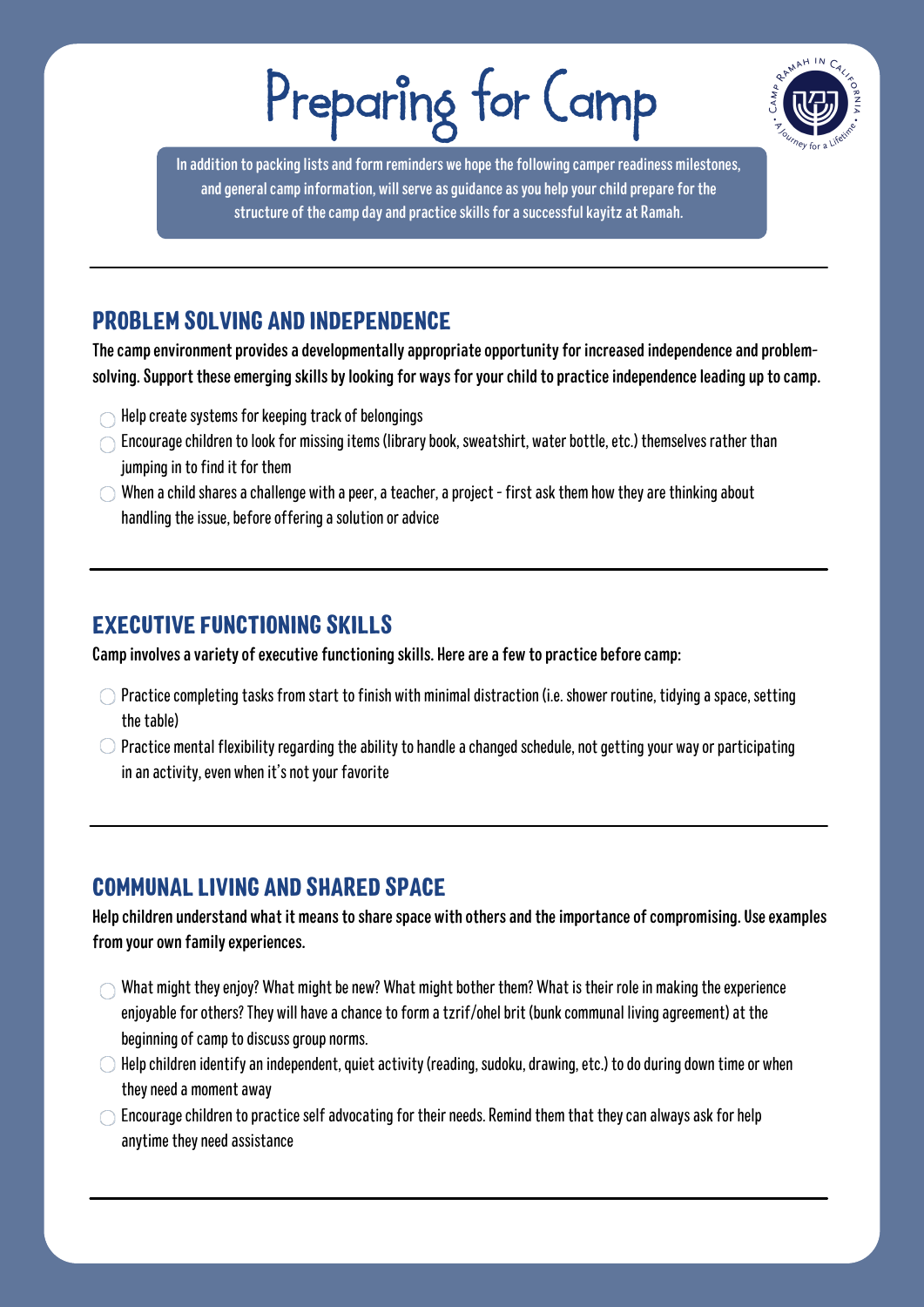#### PERSONAL CARE

Have children practice an independent daily self care routine that they can continue at camp.

- $\bigcirc$  Brush teeth twice daily
- $\bigcirc$  Shower routine (practice taking an efficient shower that includes washing/conditioning hair, washing face and full body in a short amount of time)
- $\bigcirc$  Brush/comb/style hair
- $\bigcirc$  Clip nails
- $\bigcirc$  Apply sunscreen
- $\bigcirc$  Thorough frequent and routine handwashing

#### LAUNDRY AND CLOTHING

Help children practice caring for, tracking, and organizing their clothing

- $\circ$  Chanichim (campers) have cubby space and hanging closet space to store their belongings. Consider a system that works for your child. Packing cubes or small baskets can be helpful to contain items.
- $\bigcirc$  Practice placing dirty laundry in a drawstring laundry bag
- $\circlearrowright$  Remind children that certain items (sweatshirts, jeans, etc.) can be worn a few times before washing, while other items (socks and underwear) should be changed daily
- $\bigcirc$  Pack with your children: Chanichim should recognize their own clothing. Please be sure to label all items

## TECHNOLOGY DETOX

While screentime use has increased for children and teens over the past two years, we remain committed to our screen-free environment at camp.

- $\circ$  Let children know that no personal screens/devices are allowed at camp, aside from screenless MP3 players, (our campers tell us how much they value this screen break).
- $\bigcirc$  In the weeks leading up to camp, decrease screen time, especially around bedtime, in order to prepare for a screen free summer
- $\bigcirc$  If your child decides to bring a screenless MP3 player to camp, ensure that they practice using this at home

#### MORNING ROUTINE

Each morning madrichim (counselors) wake-up chanichim in a gentle way. Atthistime,chanichim areexpected to get out of bed, brush teeth, put away pajamas and get themselves dressed. If your child struggles to wake up in the morning, practice what morning wake up will consist of at camp. If your child is an early riser, help them prepare a quiet activity they can do until kima (wake-up time). Kima for tzad alef (3rd-7th) is 7:30 am and kima for tzad bet  $(8th-11th)$  is  $8:30$  a.m.

#### NIGHTTIME ROUTINE

After peulat erev (evening activity), chanichim return to the tzrif/ohel to wash up/brush teeth and get into bed. At camp we conclude each night with harga'ah, a night time ritual that helps campers wind down and prepare for sleep. It might include madrichim reading a story, singing a song, or inviting a special guest. After the shemah, chanichim may have a few minutes of flashlight time to read or talk together. A bathroom light is left on in the bunks and there may be light noise while campers settle down for the night. If your child has trouble falling asleep, help them identify and practice some useful strategies.